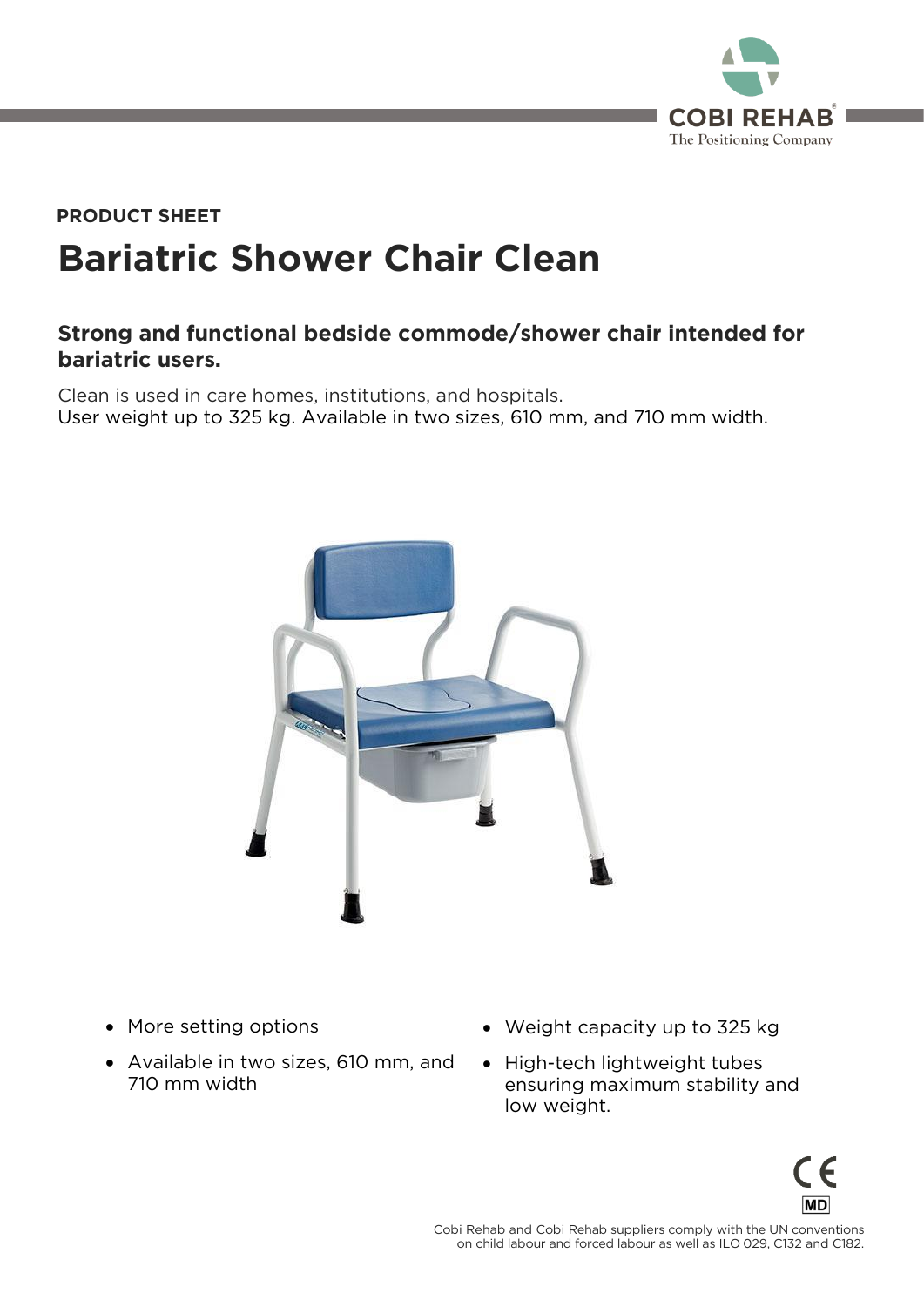## **General information**

This product sheet contains important information about the use of Shower Chair Clean and the target group for the product. It also includes a range of specifications on Shower Chair Clean. range of specifications on Shower Chair Clean.

The most recent version of this product sheet can be found on our website where it also can be scaled up to a larger font size. scaled up to a larger font size.

## **Bariatric Shower Chair Clean**

Shower Chair Clean is intended for users weighing<br>up to 325 kg during lavatory use and in shower situations. situations.

Shower Chair Clean is used in hospitals, care centers and institutions. centers and institutions.

Shower Chair Clean is available in two seat width, 610 mm, and 710 mm. 610 mm, and 710 mm.

## **Construction**

Shower Chair Clean consists of lightweight tubes<br>ensuring maximum stability and low weight. The pipes are surface treated. pipes are surface treated.

Shower Chair Clean is designed with armrests<br>bending out like a butterfly. Butterfly armrest ensures the user's body does not get squeezed, getting in and out of the shower chair. getting in and out of the shower chair.

## **Settings**

Shower Chair Clean consists of two parts, the is assembled using the supplied bolts and washers.

#### **Adjustment of the seat depth and backrest**

The seat depth can be adjusted in three positions.<br>Select two holes (front, middle or rear) on the backrest for the desired seat depth. backrest for the desired seat depth.

## **Cleaning, maintenance, and long-term storage**

Shower Chair Clean frame and seat is cleaned using water and a regular cleaning agent.

#### **Disinfection**

Shower Chair Clean can be disinfected using<br>ethanol 70-85% or a chlorine product of min. 1000 ppm and max. 10000 ppm. ppm and max. 10000 ppm.

You can always contact Cobi Rehab if you want more information about Shower Chair Clean. more information about Shower Chair Clean.

Cobi Rehab reserves the right to change the product specifications without providing prior notice

The seat depth can also be adjusted in three different depths. different dependents.

Shower Chair Clean may only be used on a flat, hard floor with a maximum inclination of  $3^\circ$ . hard floor with a maximum inclination of 3°. Larger slope increases the risk of tipping.

#### **Contraindications**

Monitor users with cognitive impairment while using Shower Chair Clean. using Shower Chair Clean.

The backrest of Shower Chair Clean can be adjusted to achieve the best possible sitting position. The backrest can be moved  $+/-$  60 mm in total.

The seat height is adjustable from 440-590 mm.

#### **Adjustment of the height settings of the legs**

The height of the legs can be adjusted in six<br>positions by loosening and tightening the four bolts already mounted on the legs. bolts already mounted on the legs.

#### **During use**

The backrest can be adjusted in three different<br>depths. Adjusting the seat depth does not affect the stability of the chair. the stability of the chair.

#### **Maintenance**

Bolts and maintiful should be checked regularly and replaced if necessary.

#### **Long-term storage**

When Shower Chair Clean is not in use, store it in<br>a dry place and between -10 and 40°C. a dry place and between -10 and 40°C.